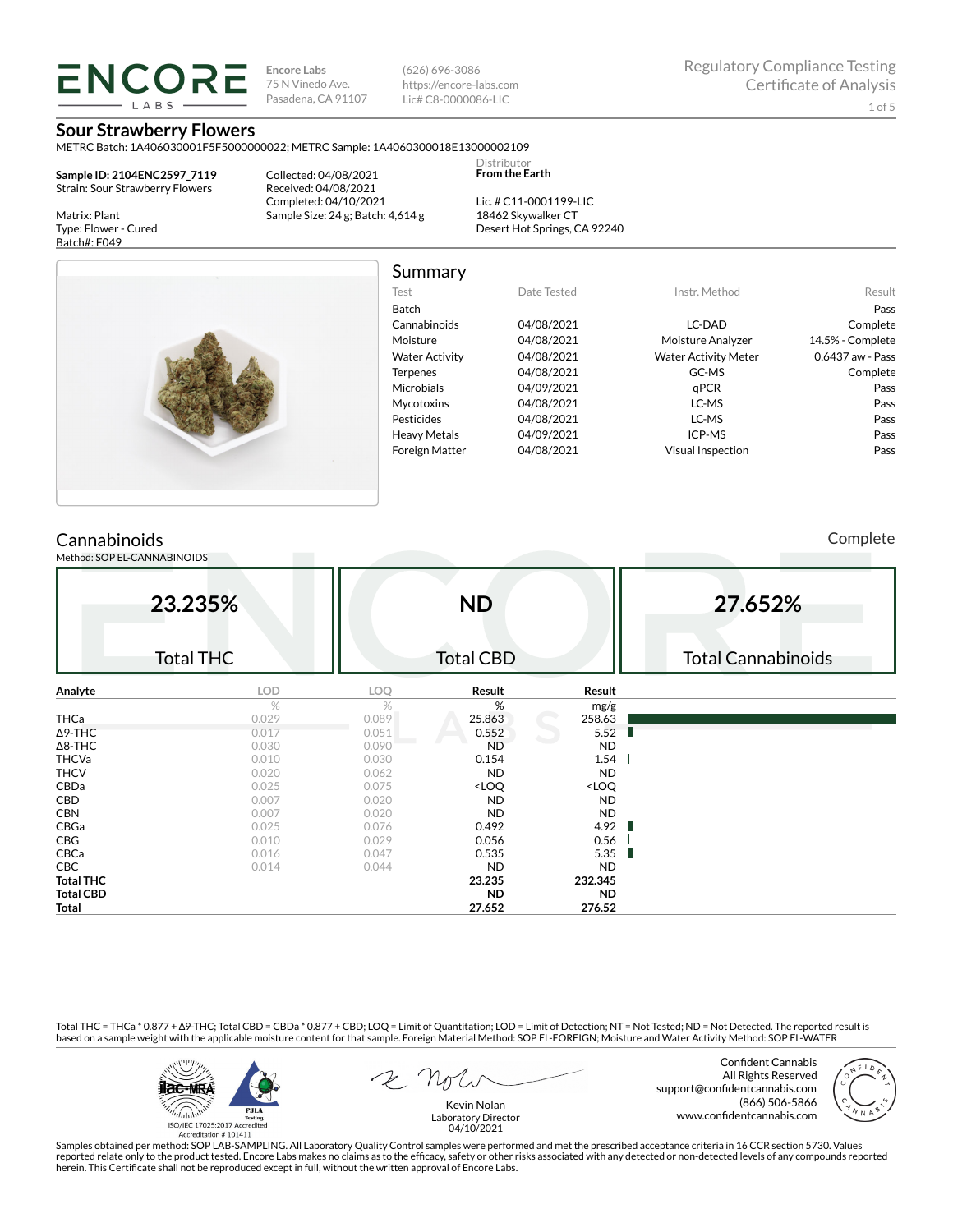LABS

**Encore Labs** 75 N Vinedo Ave. Pasadena, CA 91107

(626) 696-3086 https://encore-labs.com Lic# C8-0000086-LIC

## **Sour Strawberry Flowers**

METRC Batch: 1A406030001F5F5000000022; METRC Sample: 1A4060300018E13000002109

| Sample ID: 2104ENC2597 7119<br>Strain: Sour Strawberry Flowers | Collected: 04/08/2021<br>Received: 04/08/2021 | Distributor<br><b>From the Earth</b> |  |
|----------------------------------------------------------------|-----------------------------------------------|--------------------------------------|--|
|                                                                | Completed: 04/10/2021                         | Lic. # C11-0001199-LIC               |  |
| Matrix: Plant                                                  | Sample Size: $24$ g; Batch: $4,614$ g         | 18462 Skywalker CT                   |  |
| Type: Flower - Cured                                           |                                               | Desert Hot Springs, CA 92240         |  |
| Batch#: F049                                                   |                                               |                                      |  |

### **Terpenes**

Method: SOP EL-TERPENES

|                         |                    | LOQ   |                                                          |                              |  |
|-------------------------|--------------------|-------|----------------------------------------------------------|------------------------------|--|
| Analyte                 | <b>LOD</b><br>$\%$ | $\%$  | Result<br>%                                              | Result                       |  |
|                         |                    |       |                                                          | mg/g                         |  |
| β-Caryophyllene         | 0.003              | 0.011 | 0.909                                                    | 9.09                         |  |
| δ-Limonene              | 0.001              | 0.011 | 0.739                                                    | 7.39                         |  |
| $\alpha$ -Humulene      | 0.001              | 0.011 | 0.246                                                    | 2.46                         |  |
| α-Bisabolol             | 0.003              | 0.011 | 0.197                                                    | 1.97                         |  |
| β-Myrcene               | 0.003              | 0.011 | 0.142                                                    | 1.42                         |  |
| $\alpha$ -Pinene        | 0.002              | 0.011 | 0.123                                                    | 1.23                         |  |
| Guaiol                  | 0.003              | 0.011 | 0.114                                                    | 1.14                         |  |
| Linalool                | 0.002              | 0.011 | 0.113                                                    | 1.13                         |  |
| $\beta$ -Pinene         | 0.002              | 0.011 | 0.094                                                    | 0.94                         |  |
| Ocimene                 | 0.003              | 0.011 | 0.067                                                    | 0.67                         |  |
| Fenchol*                | 0.002              | 0.011 | 0.039                                                    | 0.39                         |  |
| Caryophyllene Oxide*    | 0.003              | 0.011 | 0.032                                                    | 0.32                         |  |
| Camphene                | 0.001              | 0.011 | 0.018                                                    | 0.18                         |  |
| Fenchone*               | 0.002              | 0.011 | 0.014                                                    | 0.14                         |  |
| $\alpha$ -Phellandrene* | 0.002              | 0.011 | <b>ND</b>                                                | <b>ND</b>                    |  |
| $\alpha$ -Terpinene     | 0.002              | 0.011 | <b>ND</b>                                                | <b>ND</b>                    |  |
| Borneol*                | 0.002              | 0.011 | <loq< td=""><td><loq< td=""><td></td></loq<></td></loq<> | <loq< td=""><td></td></loq<> |  |
| Camphor*                | 0.002              | 0.017 | <b>ND</b>                                                | <b>ND</b>                    |  |
| cis-Nerolidol           | 0.003              | 0.011 | <b>ND</b>                                                | <b>ND</b>                    |  |
| δ-3-Carene              | 0.001              | 0.011 | <b>ND</b>                                                | <b>ND</b>                    |  |
| Eucalyptol              | 0.002              | 0.011 | <b>ND</b>                                                | <b>ND</b>                    |  |
| y-Terpinene             | 0.002              | 0.011 | <b>ND</b>                                                | <b>ND</b>                    |  |
| p-Cymene*               | 0.001              | 0.011 | <b>ND</b>                                                | <b>ND</b>                    |  |
| Terpinolene             | 0.002              | 0.011 | <loq< td=""><td><loq< td=""><td></td></loq<></td></loq<> | <loq< td=""><td></td></loq<> |  |
| trans-Nerolidol         | 0.004              | 0.011 | <loq< td=""><td><loq< td=""><td></td></loq<></td></loq<> | <loq< td=""><td></td></loq<> |  |
| Valencene*              | 0.003              | 0.011 | <b>ND</b>                                                | <b>ND</b>                    |  |
| <b>Total</b>            |                    |       | 2.847                                                    | 28.47                        |  |

# Primary Aromas



Date Tested: 04/08/2021<br>\*Beyond scope of accreditation. LOQ = Limit of Quantitation; LOD = Limit of Detection; NT = Not Tested; ND = Not Detected. The reported result is based on a sample weight with the applicable moisture content for that sample.



2 not

Confident Cannabis All Rights Reserved support@confidentcannabis.com (866) 506-5866 www.confidentcannabis.com



Kevin Nolan Laboratory Director 04/10/2021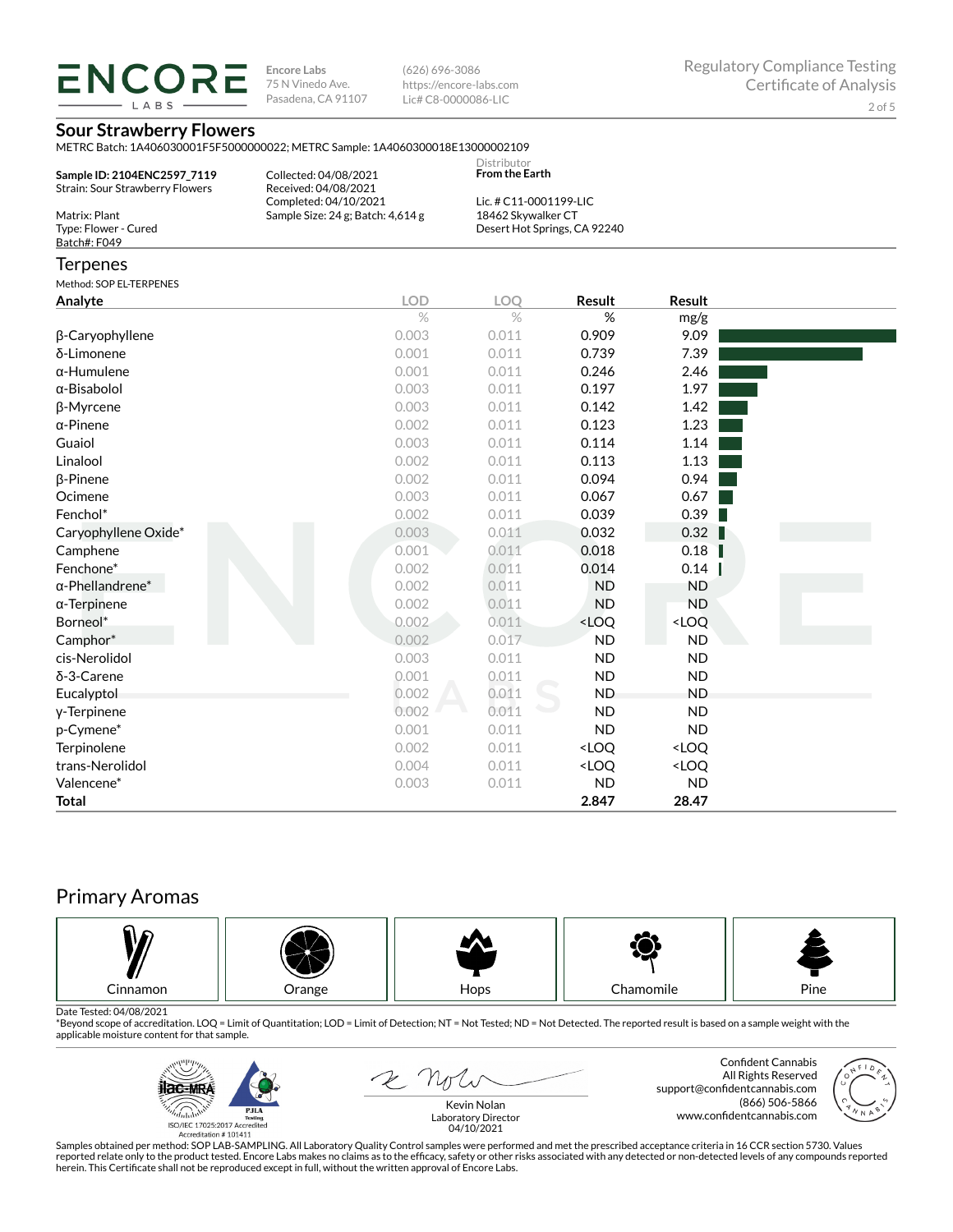ENCORE LABS

**Encore Labs** 75 N Vinedo Ave. Pasadena, CA 91107 (626) 696-3086 https://encore-labs.com Lic# C8-0000086-LIC

### **Sour Strawberry Flowers**

METRC Batch: 1A406030001F5F5000000022; METRC Sample: 1A4060300018E13000002109

**Sample ID: 2104ENC2597\_7119** Strain: Sour Strawberry Flowers

Matrix: Plant Type: Flower - Cured Batch#: F049

Collected: 04/08/2021 Received: 04/08/2021 Completed: 04/10/2021 Sample Size: 24 g; Batch: 4,614 g

Lic. # C11-0001199-LIC 18462 Skywalker CT Desert Hot Springs, CA 92240

Distributor **From the Earth**

#### Pesticides Method: SOP EL-PesticidesLCMS LC-MS **Analyte LOD LOQ Limit Result Status**  $\mu$ g/g  $\mu$ g/g  $\mu$ g/g  $\mu$ g/g Abamectin 0.005 0.02 0.1 ND Pass Acephate 0.002 0.01 0.1 ND Pass Acequinocyl 0.01 0.02 0.1 ND Pass Acetamiprid 0.005 0.02 0.1 ND Pass Aldicarb 0.05 0.1 0.05 ND Pass Azoxystrobin 0.005 0.02 0.1 ND Pass Bifenazate 0.005 0.01 0.1 ND Pass Bifenthrin 0.005 0.01 3 ND Pass Boscalid 0.02 0.05 0.1 ND Pass **Captan 12 0.2 0.3 0.7 ND Pass Carbaryl 0.02 0.05 0.5 ND Pass** Carbofuran 0.05 0.1 0.05 ND Pass Chlorantraniliprole 0.002 0.01 10 ND Pass Chlordane 0.05 0.1 0.05 ND Pass Chlorfenapyr 0.05 0.1 0.05 ND Pass Chlorpyrifos 0.05 0.1 0.05 ND Pass Clofentezine 0.01 0.02 0.1 ND Pass Coumaphos 0.02 0.05 0.02 ND Pass Cyfluthrin 0.05 0.1 2 ND Pass Cypermethrin 0.1 0.2 1 ND Pass Daminozide 0.02 0.05 0.02 ND Pass **Diazinon** 0.002 0.01 0.1 ND Pass Dichlorvos 0.02 0.05 0.02 ND Pass Dimethoate 0.02 0.05 0.02 ND Pass Dimethomorph 0.005 0.02 2 ND Pass Ethoprophos 0.05 0.1 0.05 ND Pass Etofenprox 0.05 0.1 0.05 ND Pass Etoxazole 0.005 0.02 0.1 ND Pass Fenhexamid 0.005 0.02 0.1 ND Pass Fenoxycarb 0.05 0.1 0.05 ND Pass Fenpyroximate 0.005 0.02 0.1 ND Pass Fipronil 0.05 0.1 0.05 ND Pass Flonicamid 0.01 0.02 0.1 ND Pass **Analyte LOD LOQ Limit Result Status**  $\mu$ g/g  $\mu$ g/g  $\mu$ g/g  $\mu$ g/g Fludioxonil 0.01 0.05 0.1 ND Pass Hexythiazox 0.005 0.02 0.1 ND Pass **Imazalil 11 0.05 0.1 0.05 ND Pass** Imidacloprid 0.005 0.02 5 ND Pass Kresoxim Methyl  $0.005$  0.02 0.1 ND Pass **Malathion** 0.02 0.05 0.5 **ND Pass** Metalaxyl 0.002 0.005 2 ND Pass Methiocarb 0.05 0.1 0.05 ND Pass **Methomyl** 0.01 0.02 1 **ND Pass** Mevinphos 0.02 0.05 0.02 ND Pass Myclobutanil 0.005 0.01 0.1 ND Pass **Naled 1200 0.01 0.02 0.1 ND Pass Oxamyl** 0.005 0.01 0.5 **ND Pass** Paclobutrazol 0.05 0.1 0.05 ND Pass Parathion Methyl 0.02 0.05 0.02 ND Pass Pentachloronitrobenzene 0.02 0.05 0.1 ND Pass Permethrin 0.02 0.05 0.5 ND Pass **Phosmet** 0.01 0.02 0.1 **ND Pass** Piperonyl Butoxide 0.002 0.01 3 ND Pass Prallethrin 0.005 0.02 0.1 ND Pass Propiconazole 0.005 0.01 0.1 ND Pass **Propoxur 1988 0.05 0.1 0.05 ND Pass** Pyrethrins 0.02 0.05 0.5 ND Pass **Pyridaben 1988 0.005 0.01 0.1 ND Pass Spinetoram 0.005 0.01 0.1 ND Pass** Spinosad 0.005 0.01 0.1 ND Pass Spiromesifen 0.01 0.02 0.1 ND Pass Spirotetramat 0.005 0.01 0.1 ND Pass Spiroxamine 0.05 0.1 0.05 ND Pass Tebuconazole 0.005 0.01 0.1 ND Pass Thiacloprid 0.02 0.05 0.02 ND Pass Thiamethoxam 0.005 0.01 5 ND Pass Trifloxystrobin 0.005 0.01 0.1 ND Pass

LOQ = Limit of Quantitation; LOD = Limit of Detection; NT = Not Tested; ND = Not Detected.

**ilac-MRA P.ILA** أيطيبك ISO/IEC 17025:2017 Ac

Accreditation #101411

2 Not

Confident Cannabis All Rights Reserved support@confidentcannabis.com (866) 506-5866 www.confidentcannabis.com



Kevin Nolan Laboratory Director 04/10/2021

Samples obtained per method: SOP LAB-SAMPLING. All Laboratory Quality Control samples were performed and met the prescribed acceptance criteria in 16 CCR section 5730. Values reported relate only to the product tested. Encore Labs makes no claims as to the efficacy, safety or other risks associated with any detected or non-detected levels of any compounds reported herein. This Certificate shall not be reproduced except in full, without the written approval of Encore Labs.

Pass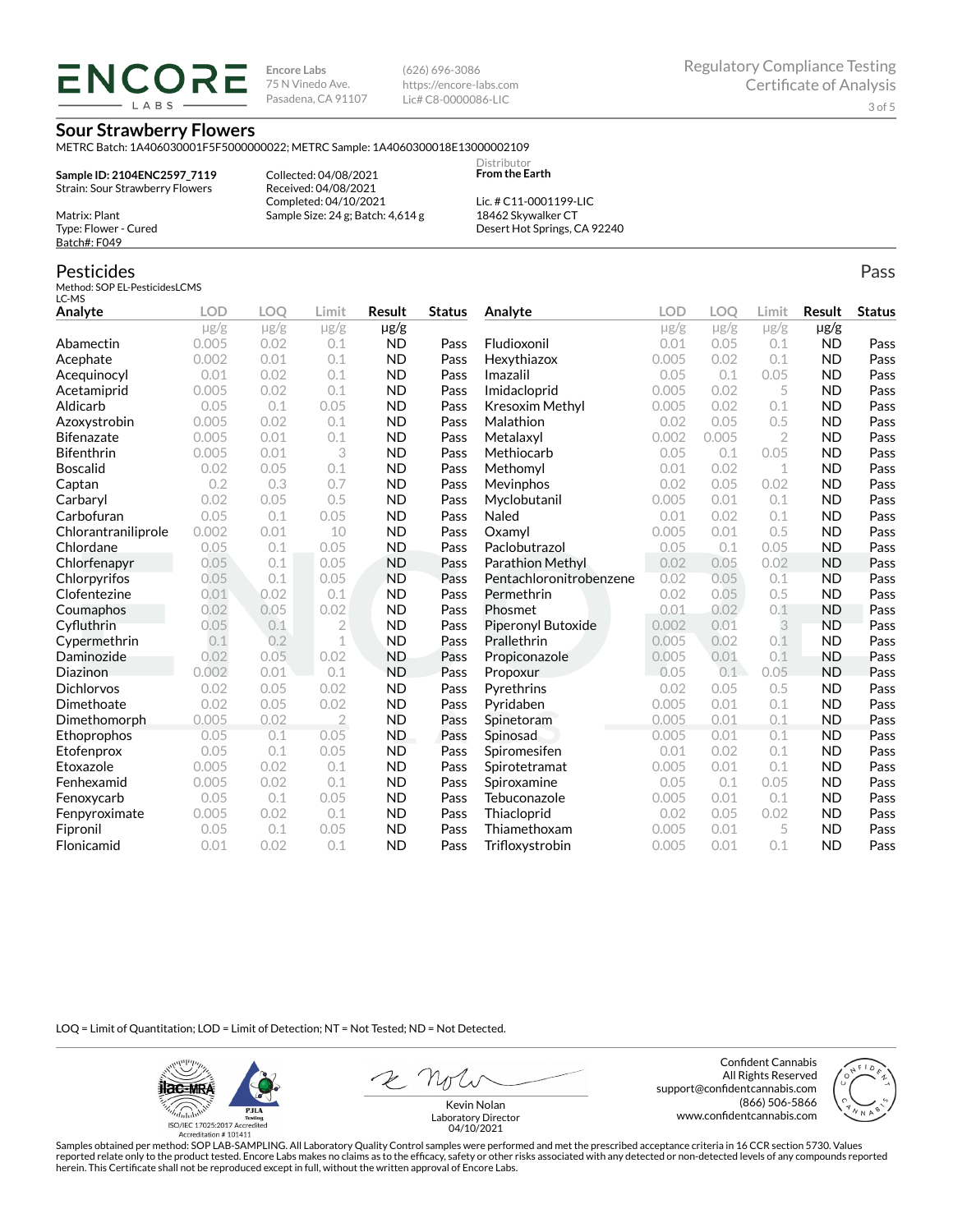**ENCORE** LABS

**Encore Labs** 75 N Vinedo Ave. Pasadena, CA 91107 (626) 696-3086 https://encore-labs.com Lic# C8-0000086-LIC

Pass

## **Sour Strawberry Flowers**

METRC Batch: 1A406030001F5F5000000022; METRC Sample: 1A4060300018E13000002109

| Sample ID: 2104ENC2597 7119<br>Strain: Sour Strawberry Flowers | Collected: 04/08/2021<br>Received: 04/08/2021 | Distributor<br><b>From the Earth</b> |
|----------------------------------------------------------------|-----------------------------------------------|--------------------------------------|
|                                                                | Completed: 04/10/2021                         | Lic. # $C11-0001199-LLC$             |
| Matrix: Plant                                                  | Sample Size: $24$ g; Batch: $4,614$ g         | 18462 Skywalker CT                   |
| Type: Flower - Cured                                           |                                               | Desert Hot Springs, CA 92240         |
| Batch#: F049                                                   |                                               |                                      |

### Mycotoxins

Method: SOP EL-PesticidesLCMS

| LC-MS                   |            |       |               |            |               |
|-------------------------|------------|-------|---------------|------------|---------------|
| Analyte                 | <b>LOD</b> | LOO   | Limit         | Result     | <b>Status</b> |
|                         | µg/kg      | µg/kg | $\mu$ g/ $kg$ | $\mu$ g/kg |               |
| <b>B1</b>               |            |       |               | <b>ND</b>  | Tested        |
| B <sub>2</sub>          |            |       |               | <b>ND</b>  | Tested        |
| G1                      |            |       |               | <b>ND</b>  | Tested        |
| G <sub>2</sub>          |            |       |               | <b>ND</b>  | Tested        |
| Ochratoxin A            |            |       | 20            | <b>ND</b>  | Pass          |
| <b>Total Aflatoxins</b> |            |       | 20            | ND.        | Pass          |
|                         |            |       |               |            |               |



Date Tested: 04/08/2021 LOQ = Limit of Quantitation; LOD = Limit of Detection; NT = Not Tested; ND = Not Detected.



Confident Cannabis All Rights Reserved support@confidentcannabis.com (866) 506-5866 www.confidentcannabis.com



Kevin Nolan Laboratory Director 04/10/2021